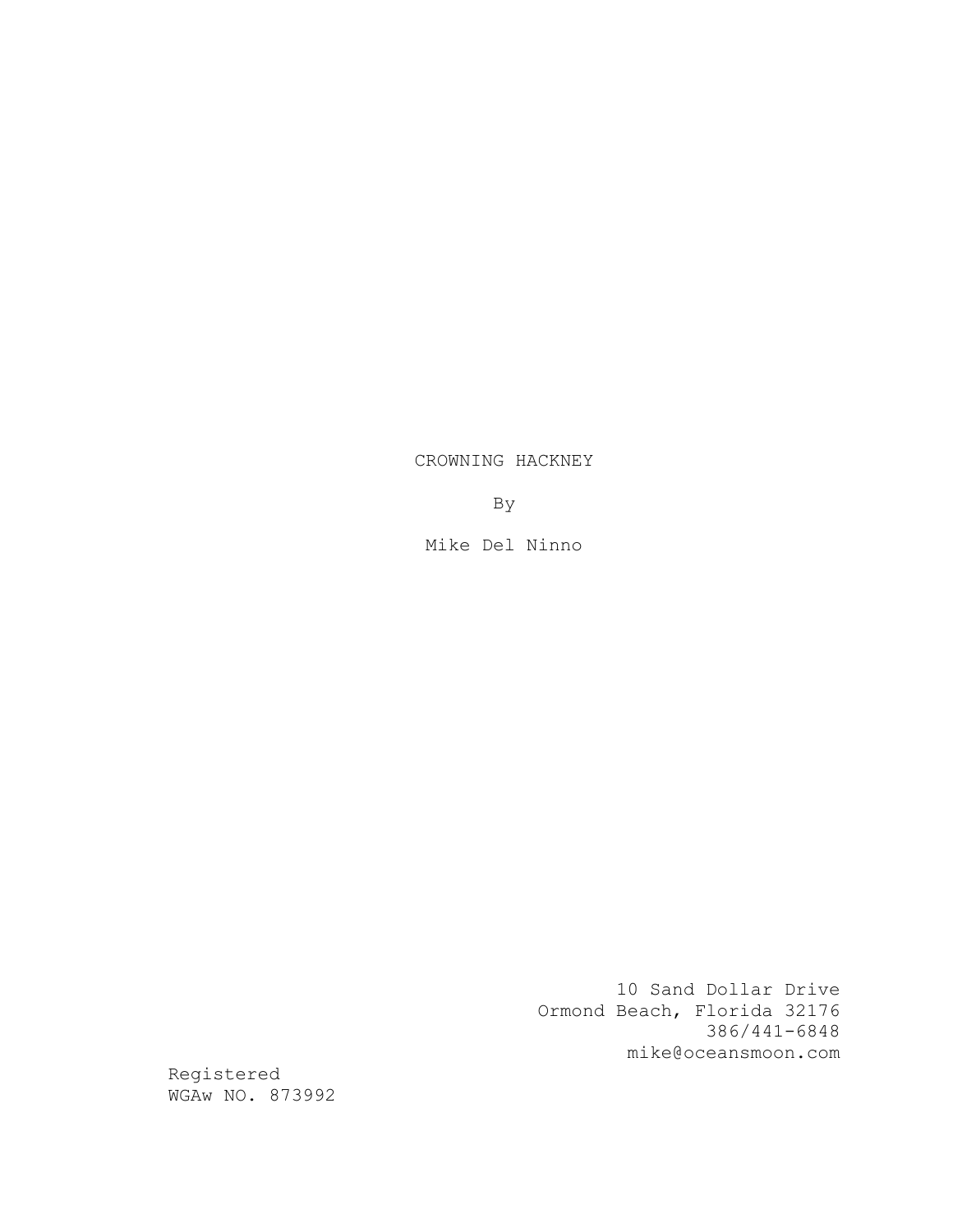INT. HOME OFFICE - DAY

DWAYNE HACKNEY's quirky face fills the screen.

#### DWAYNE

I've always wanted to be a male super model. I'm not sure why. I think I'm at a time in my life where I want to give something back. Yea.

I've tried three or four professions in the last. . . oh, couple of years or so. But this one just feels right.

Based on what I've read on the internet, I'm pretty sure I've got what it takes. Teeth, bone structure, good skin, effervescent personality. And the most encouraging aspect of this profession is the absolute lack of middle-aged, bald super models.

I don't know why nobody's thought of this before. I mean hello.

EXT. CAR - DAY

#### DWAYNE

Today's a big day. I'm heading to a local modeling agency. I tried to find a Barbizon, cuz I hear they're the best, but none close.

 CAMERA OPERATOR (OS) Have you taken the Barbizon quiz?

DWAYNE

I didn't know they had a quiz.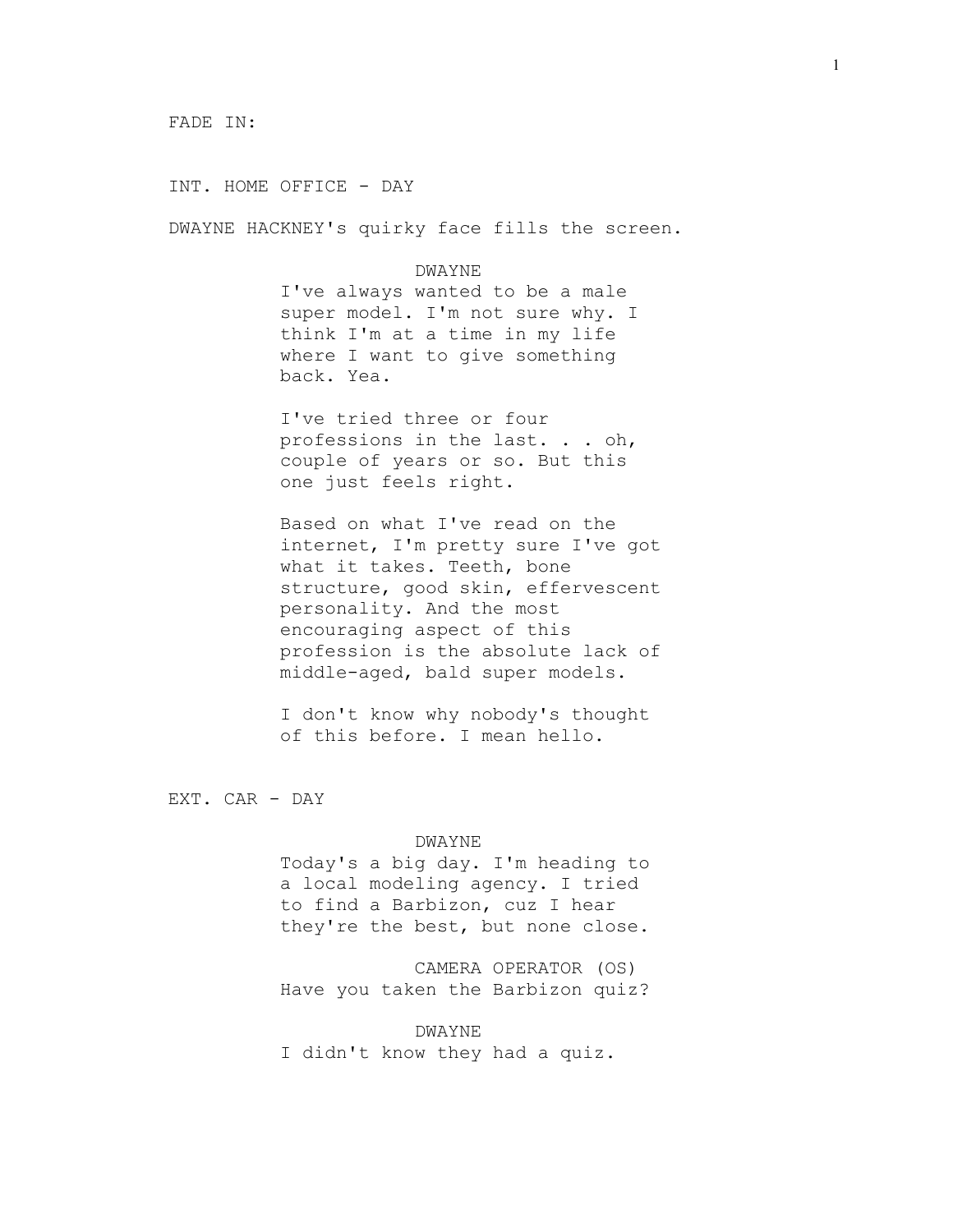CAMERA OPERATOR (OS) Yea. I've got the questions here. Do you want me to ask a few?

 DWAYNE (flashes exaggerated model pose to camera) Sure.

 CAMERA OPERATOR (OS) Why do you keep doing that?

DWAYNE

Doing what?

 CAMERA OPERATOR (OS) Making those faces.

### DWAYNE

I don't know. It just feels natural.

 DWAYNE (cont'd) Was that part of the quiz? No?

 CAMERA OPERATOR (OS) Do you consider yourself to be an enthusiastic person?

 DWAYNE Is this the quiz? Yes? OK.

 DWAYNE (cont'd) Oh yea. I mean, big time.

 CAMERA OPERATOR (OS) Do you enjoy being fashionable?

# DWAYNE

Man, more than life itself. Clean's good too though, ya know. Anything clean.

 CAMERA OPERATOR (OS) How often do people tell you you're a hottie?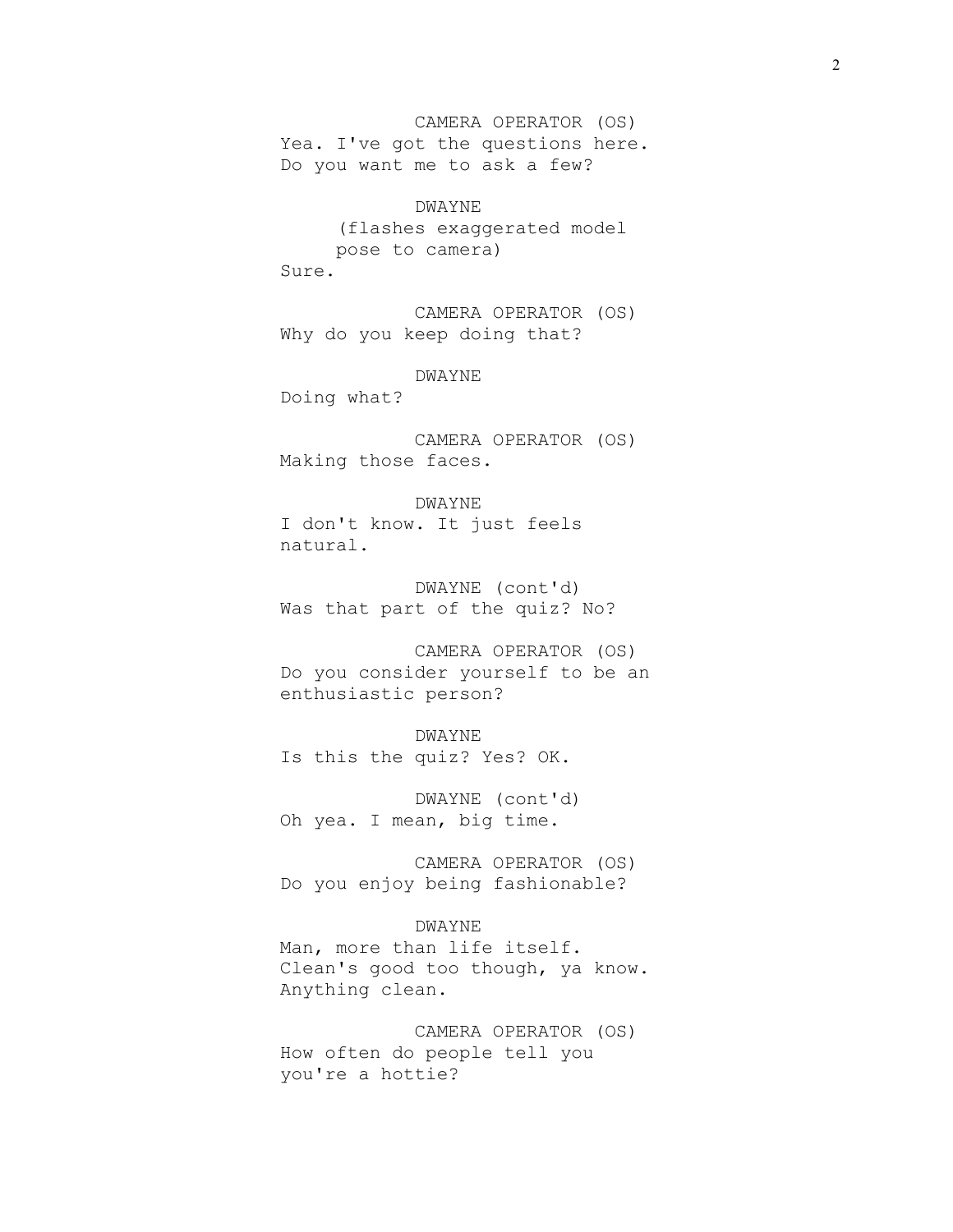## DWAYNE

Often. My mom, priest, sometimes dad, but that hasn't happened since I was young.

 CAMERA OPERATOR (OS) Do you set goals for yourself?

## DWAYNE

All the time. I can't even count all the goals I've set over the last year. Goal setting is good.

Dwayne pulls up to a McDonald's drive up window and orders a Big Mac, fries and vanilla shake.

> CAMERA OPERATOR (OS) Would you say fitness and nutrition are the most important part of your life?

## DWAYNE

Absolutely. I mean you can't be a super model without keeping the fat off. I would plan on purging at least a week before the shoot, two weeks prior to runway work.

Dwayne pulls out of the McDonald's.

 CAMERA OPERATOR (OS) What features are you complimented on most?

### DWAYNE

(looking in rearview mirror) Definitely my lips. They pretty much keep the whole face together, and you can see them from most any angle.

 DWAYNE (cont'd) (pause) Is that it?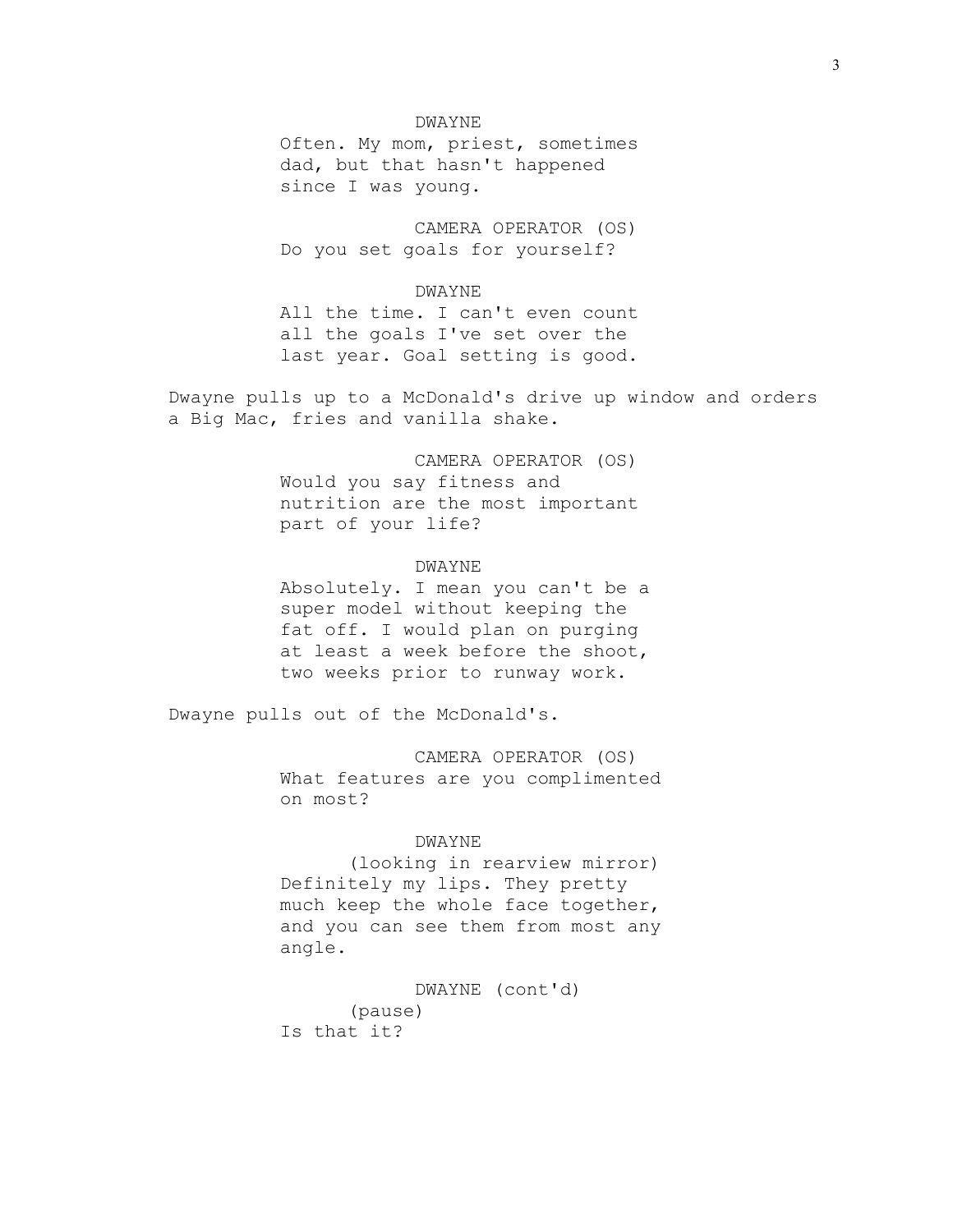CAMERA OPERATOR (OS)

That's it.

 DWAYNE (eating french fry) Pretty much a slam-dunk, huh. Yea, that's what Hanna tells me too.

EXT. PATIO - DAY

HANNA HACKNEY, an attractive women, is lounging by the pool.

## HANNA

I'd say Dwayne is more like a child than a husband. He just can't seem to find himself. I give him a month on this latest super model escapade, and then on to some other lame idealistic jaunt.

Hanna glances over to the young, muscular POOL BOY, who flashes a SEXY SMILE back while sweeping.

> HANNA (cont'd) I think he's got some form of A.D.D., probably had it since birth.

Hanna motions the pool boy over to her lounge.

 HANNA (cont'd) I guess he's just lucky that his family left him more money than Rockefeller.

Hanna hands the pool boy sun tan lotion, rolls over and unclips her bikini top. He begins to slowly rub oil on her back.

> HANNA (cont'd) I guess we're both lucky. Aren't we Raul?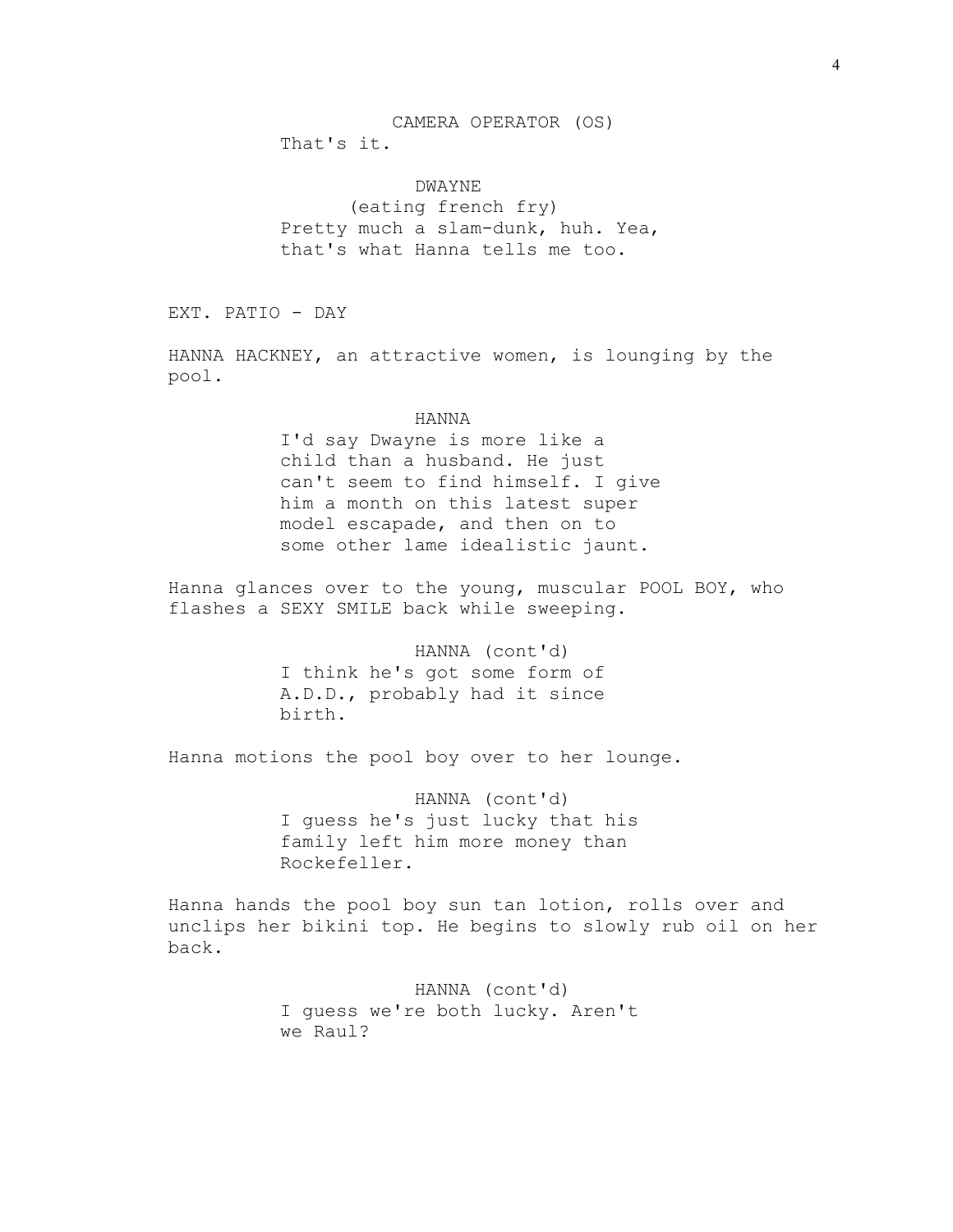EXT. STREET - DAY

Dwayne's car rounds the corner on to a small town street. He parks, steps out of his car and meanders to the front of the modeling agency. A sign on the building reads: "FAMOUS MODEL MANAGEMENT".

> DWAYNE This is where it all happens. I hope they're as good as Barbizon.

INT. MODELING AGENCY - DAY

Dwayne enters. The room is full of pictures, newspaper fashion advertisements, and fashion magazines.

A YOUNG BOY and two YOUNG GIRLS are reading various magazines.

> DWAYNE Hey, you guys here to be super models too?

The two girls giggle and the boy thinks Dwayne's an idiot. Dwayne is befuddled by the response.

Dwayne drifts towards the wall and gazes at the various pictures. All the male high-fashion models are young, thin and have sloppy long hair, except for a picture of TYSON BECKFORD with a shaved head.

DWAYNE

(to self) Only one bald guy, and he's young and black. This is gonna be easy.

SALLY SIMON opens the door to her office and exits with a young MALE PROTÉGÉ. She realizes everyone in the office is listening.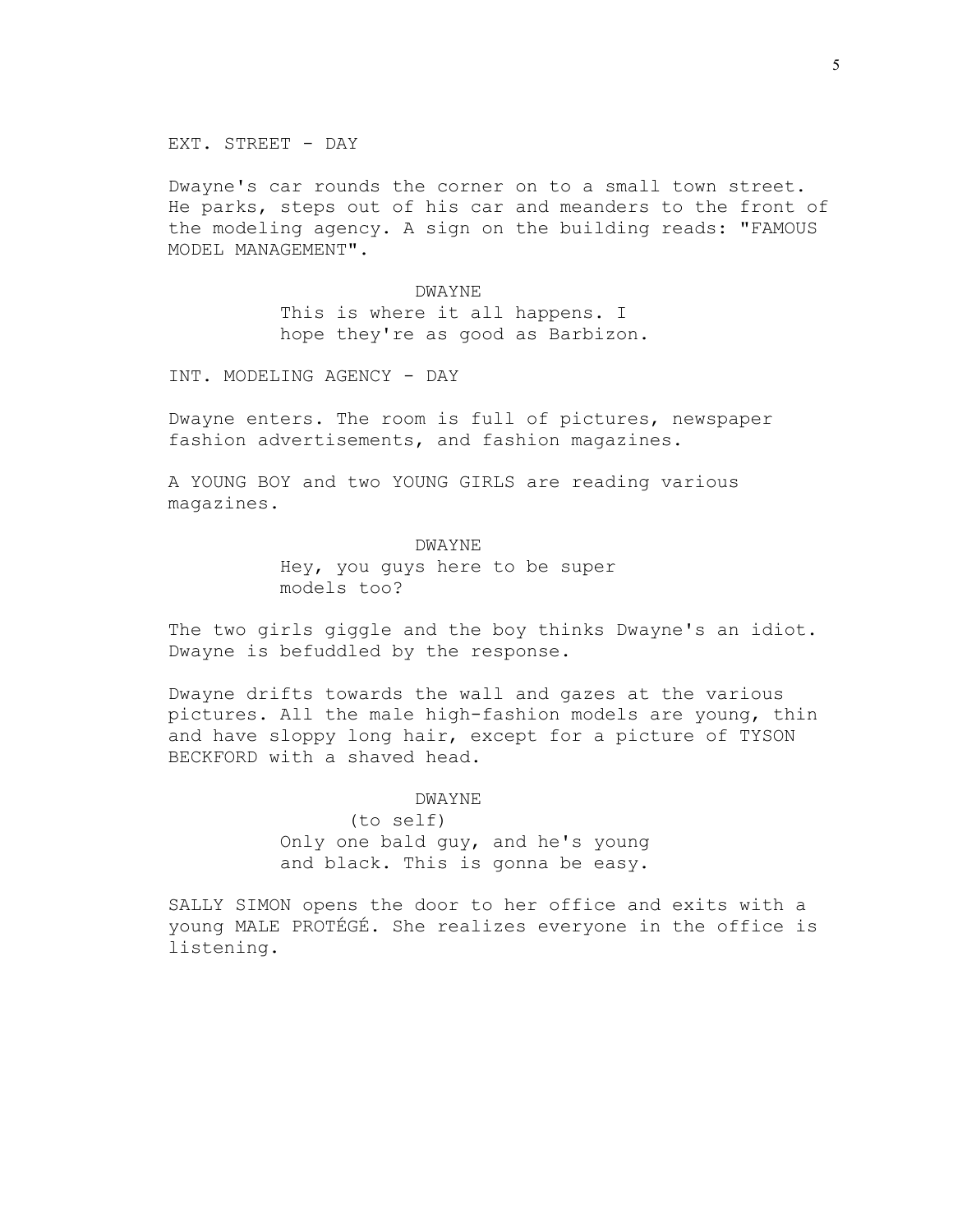SALLY

I know you'll do just fine, Judd. Say hello to your mom for me and have fun in New York.

Dwayne, the boy and two girls all perk up and look impressed. As the protégé exits, Sally approaches the young boy.

> **SALLY** You must be Dwayne.

The boy looks confused.

### DWAYNE

No, I'm Dwayne. I spoke with you on the phone.

Sally's expression goes from hopeful to glum. She quickly regains a sense of enthusiasm.

> SALLY Right. Come in.

Dwayne gawks at the celebrity pictures hanging on her office wall.

> SALLY Please, sit down.

Sally's office is a mess, unorganized with slides, comp cards, headshots and tear sheets piled all over. Dwayne sits across from Sally.

> SALLY (cont'd) So Dwayne, you..ahh..want to be a male super model?

DWAYNE Yea. I just noticed the picture of Tyrone Beckfeld, and…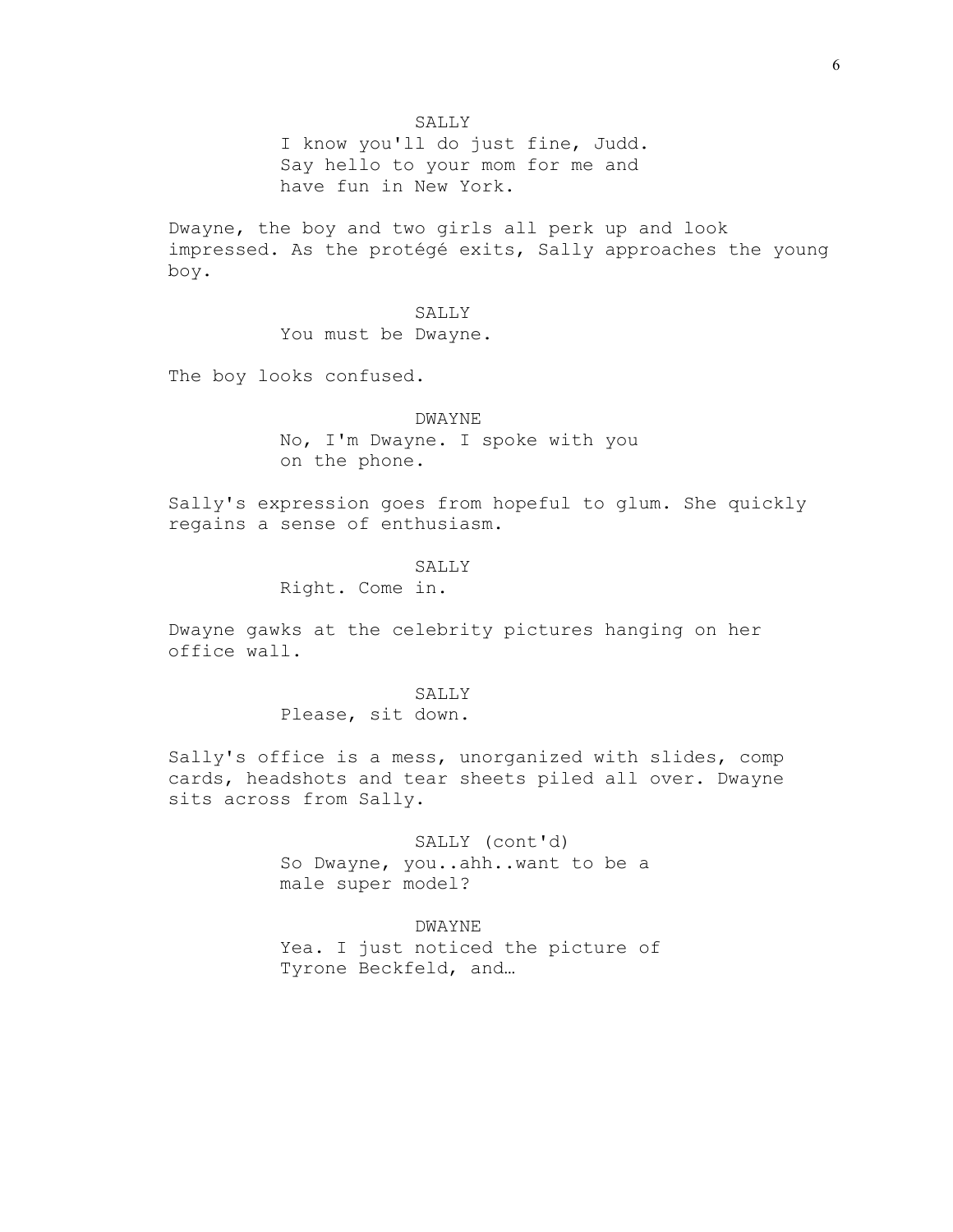# SALLY

(interrupting) Tyson Beckford. His name is Tyson Beckford.

## DWAYNE

…I think he's going to be my biggest competition. I mean right now all the male supermodels are young, thin, and have tons of hair. A huge void exists for a middle-aged, bald guy with good skin, teeth and bone structure.

 SALLY (containing herself) I can see that. I think you may be on to something.

Dwayne is thrilled Sally understands his point of view.

 SALLY (cont'd) Now are you locked in to fashion super model, or would you also consider commercial work, or maybe fetish modeling? I think fetish would really be good for you.

## DWAYNE

You mean like a hat model?

Sally looks bewildered.

## DWAYNE (cont'd)

No. The big opportunity here is definitely high-fashion super model. I mean if I can't make it at that level. It just wouldn't make any sense to me, you know?

### SALLY

Absolutely. I know exactly what you mean. But, it might take a substantial investment, I mean, especially since you're getting a late start.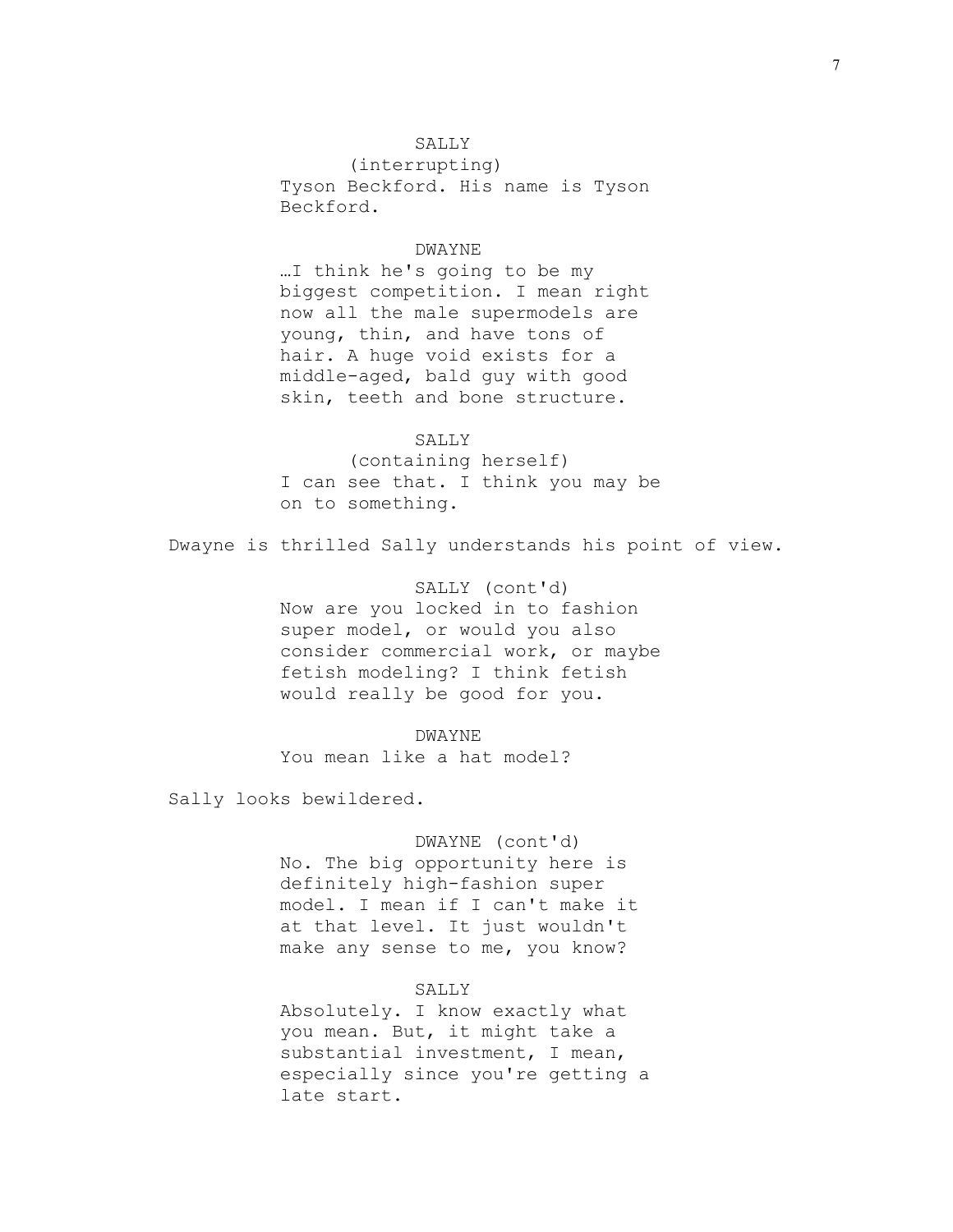## DWAYNE

But everything I've read on the internet says I just need a Polaroid.

## SALLY

That's only for people who aren't really serious. I sense you're very serious. And if that's the case, you're going to require the best BOOK in the business.

Dwayne begins to get excited.

DWAYNE

When do we start?

## SALLY

We can get started immediately. All I need to do is run your credit card to cover a few expenses, and we're on our way.

EXT. CAR - DAY

### DWAYNE

I think that went pretty well. I got a really good vibe from Sally, ya know, that whole trust thing. Not to mention she's hooked up with the New York scene. Yea, this one is feeling good.

INT. LIVING ROOM - DAY

The television blares and Dwayne watches a runway fashion show on the Style network.

> DWAYNE I've been watching all the fashion shows trying to find a middle-aged bald guy on the cat-walk, and as suspected, it's a wide open deal.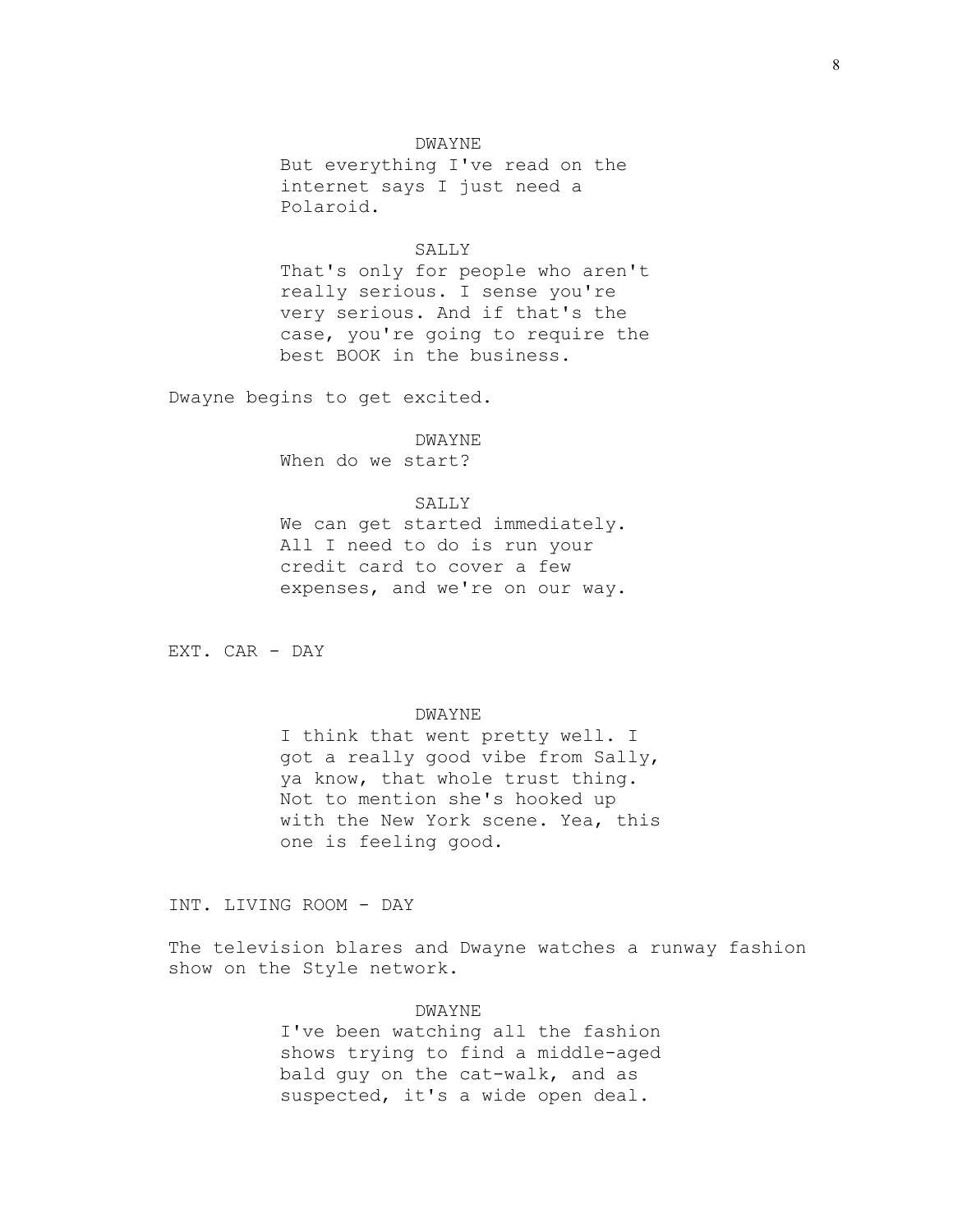Dwayne watches the models prance up and down the cat-walk and begins to imitate their walk.

> DWAYNE It's all about the cat-walk. The moves, the looks, the three prong turn at the end of the runway. It's just like a cat.

Dwayne's CAT prances across the room. Dwayne gazes at his cat, and then back to the TV, and back to his cat. Dwayne focuses on his cat's ASS as it makes its way across the room.

Dwayne follows his cat, watching his ass as he slowly moves across the room. Dwayne bends down, picks up the cat, closely studies his ass, and proceeds to lie down on the floor holding the cat's ass close to his face.

Dwayne then releases the cat and watches the REAR QUARTER of his cat as he walks away. The back legs, thighs and hips all working together in unusual harmony.

Dwayne then gets up and begins to mimic the cat's walk in various forms.

INT. BATHROOM - DAY

Dwayne prepares to shave. He study's his face in the mirror and practices various facial expressions (AD LIB).

INT. EXERCISE ROOM - DAY

Dwayne works out on a weight machine.

### DWAYNE

Sally called. I've got my test photo shoot tomorrow. I tried to purge, but all I kept doing was gagging. It's harder to throw up than I thought. So instead, I'm hitting the weights hard for a quick tone up.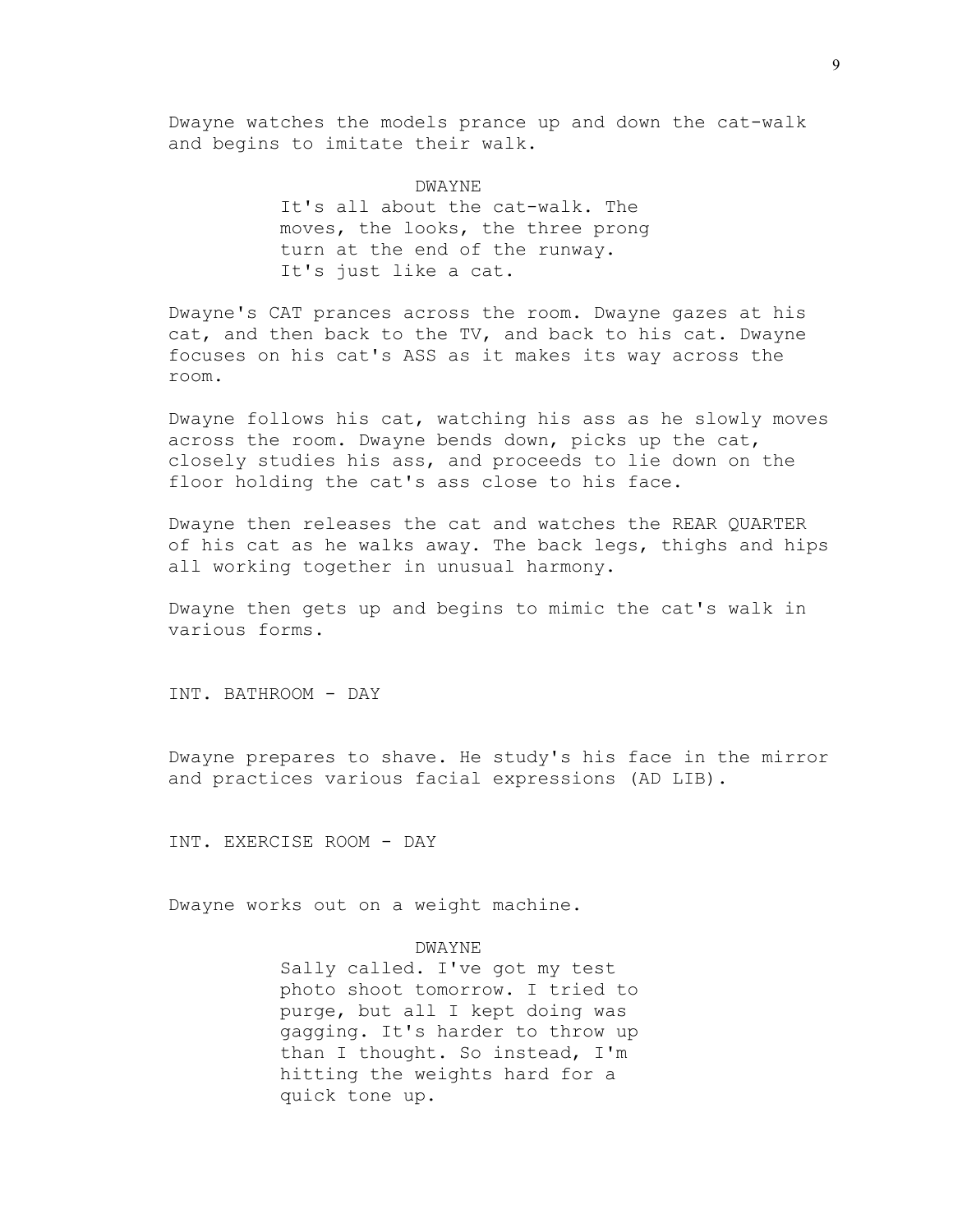Dwayne jumps off the weight machine and picks up two 10 lb. Dumbbells. He studies his body in the mirror (AD LIB).

INT. PHOTO STUDIO - DAY

Dwayne enters, walking gingerly. Sally introduces him to MATT, the photographer.

> MATT Oh, I see what you mean Sally. Big

opportunity with this guy.

SALLY

(to Dwayne) Are you OK?

### DWAYNE

I couldn't purge, so I worked out a little hard yesterday. But I think it worked. (pointing to arm muscle) Check it out!

Sally and Matt share a quick glance.

 MATT OK Dwayne. Let's transform you in to that middle-aged, bald super model. Did you bring a few wardrobe options?

Dwayne leads them into the waiting room where a ridiculous amount of clothing is piled all over the room. Sally and Matt shake their heads.

MONTAGE - PHOTO SHOOT

-- Various studio headshots -- Various clothing options -- Various off-location fashion shots

BACK TO SCENE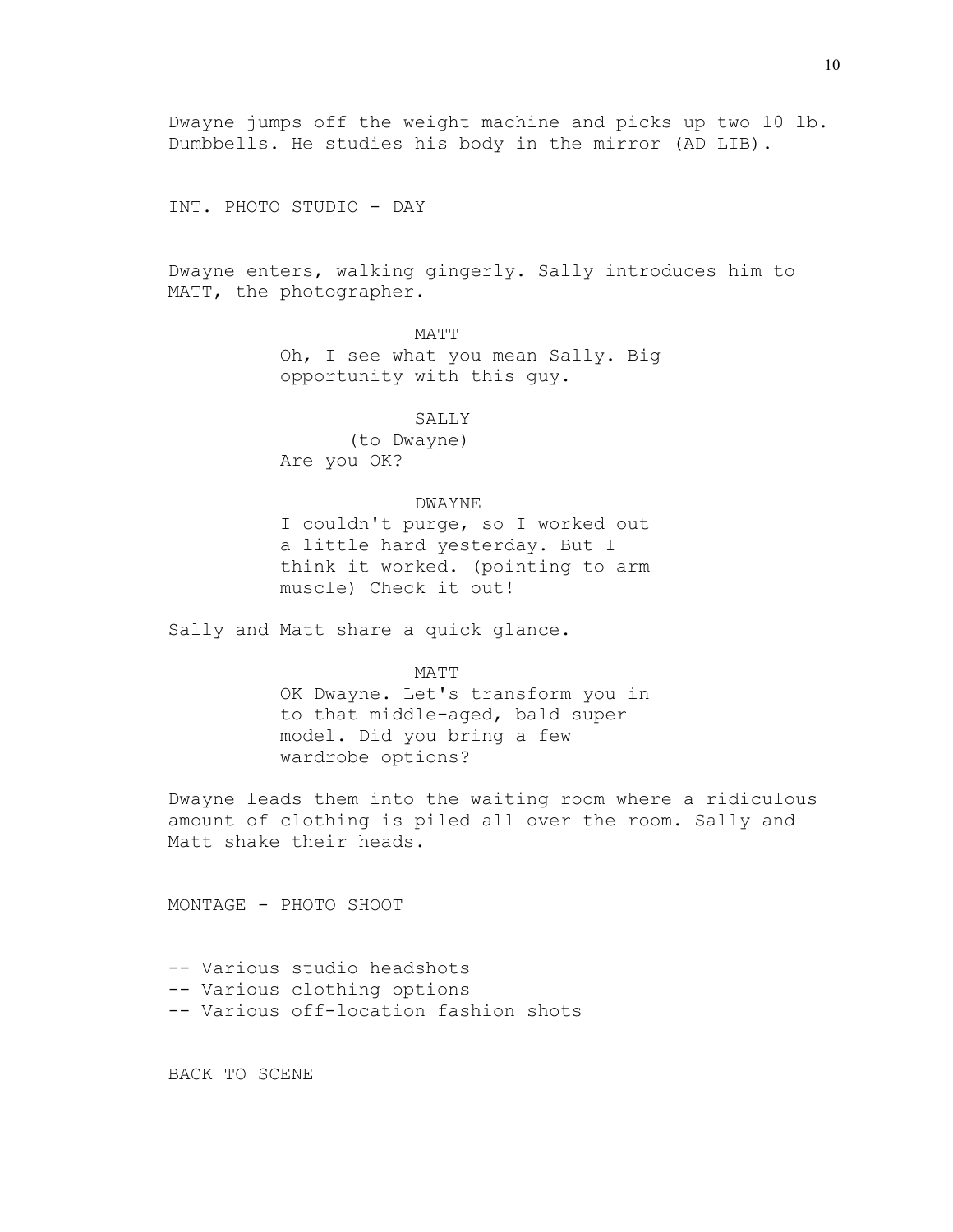### MATT

That was incredible! You're truly a performer of fashion. Simply breathtaking.

# SALLY

And such unusual facial features, don't you agree Matt?

# MATT

Definitely a wide range of looks.

# DWAYNE

Yea. I sensed all my features coming together overlaying with my vibrant personality. Watch out Tyrone!

### MATT

Who?

 SALLY Tyson. His name is Tyson!

## DWAYNE

Right. So what happens next?

### MATT

Well, we have so many looks; it may take us some time to sort through them. The important thing is we have enough to create a book and several comp cards for our New York contacts to review.

### DWAYNE

But isn't a book copies of actual fashion work?

# SALLY

Dwayne. You did your work, and fabulous I might add. Now let us do ours.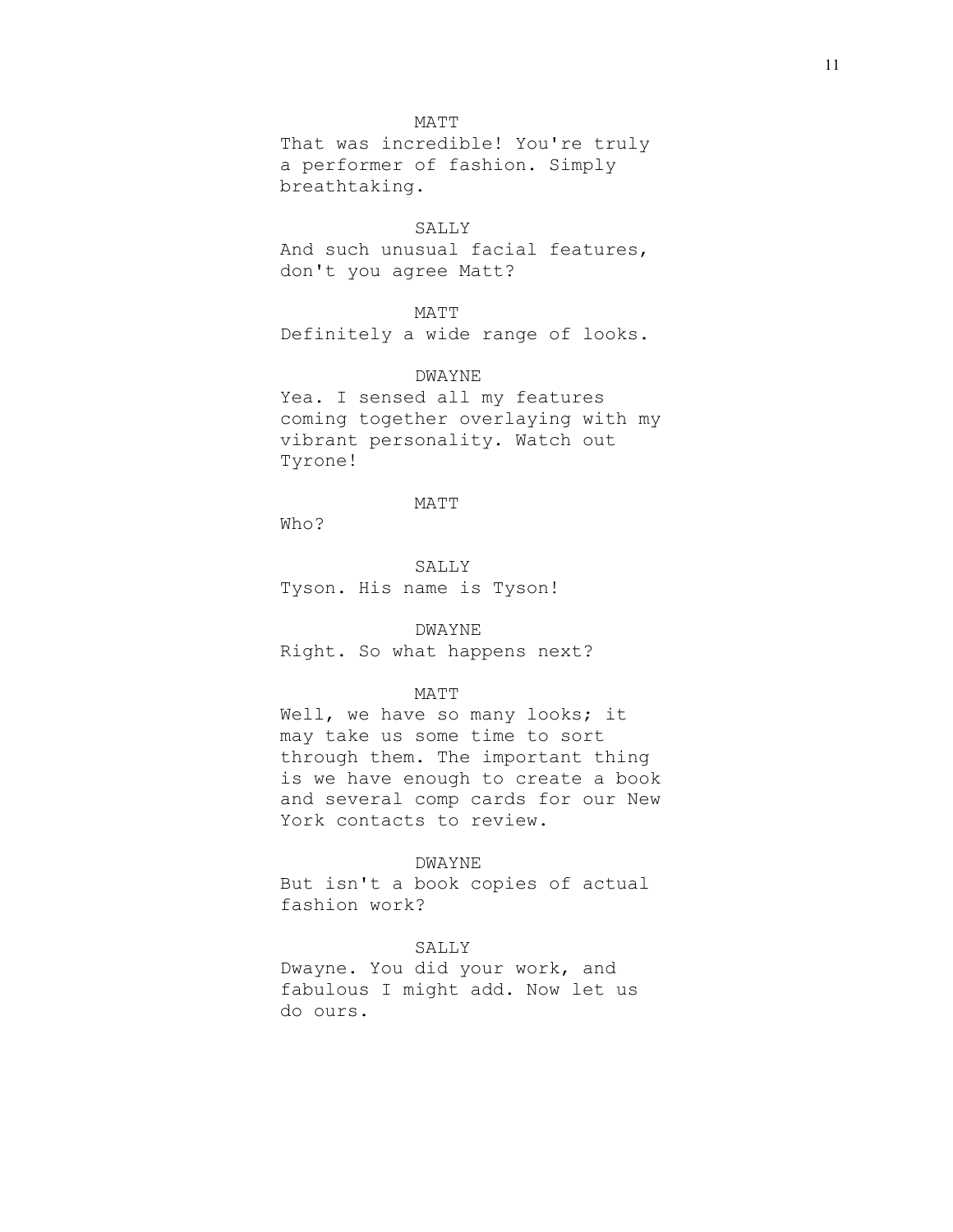## SALLY (cont'd)

Why don't you head home and get rested so you're ready for that first super model assignment, and we'll call you when something pops.

#### DWAYNE

Yea, I could use a nap. That fashion shoot thing is kind of exhausting.

Sally stares blankly at Dwayne.

EXT. SCENIC STREET - DAY

Dwayne quickly pumps his old, squeaky bike along a quiet, beautiful scenic drive. He's dressed more like a hell's angel than a super model. His lightly bearded FACE shows exhaustion.

#### DWAYNE

It's been two weeks and I haven't heard from Sally. I got an email saying she's working the collection shows throughout Europe, but things are looking very bright. Waiting is the hardest part of this super model deal.

Behind Dwayne, a group of professional cyclists draft at high speed and quickly approach.

### DWAYNE

I figure I'd take the time to trim some fat, the old fashioned way, in case I have to settle for a few choice gigs while I wait. Ya know, maybe PlayGirl, or entering the International Male Model Competition in South Beach.

The cyclists catch Dwayne and force him off the narrow road onto the grassy shoulder.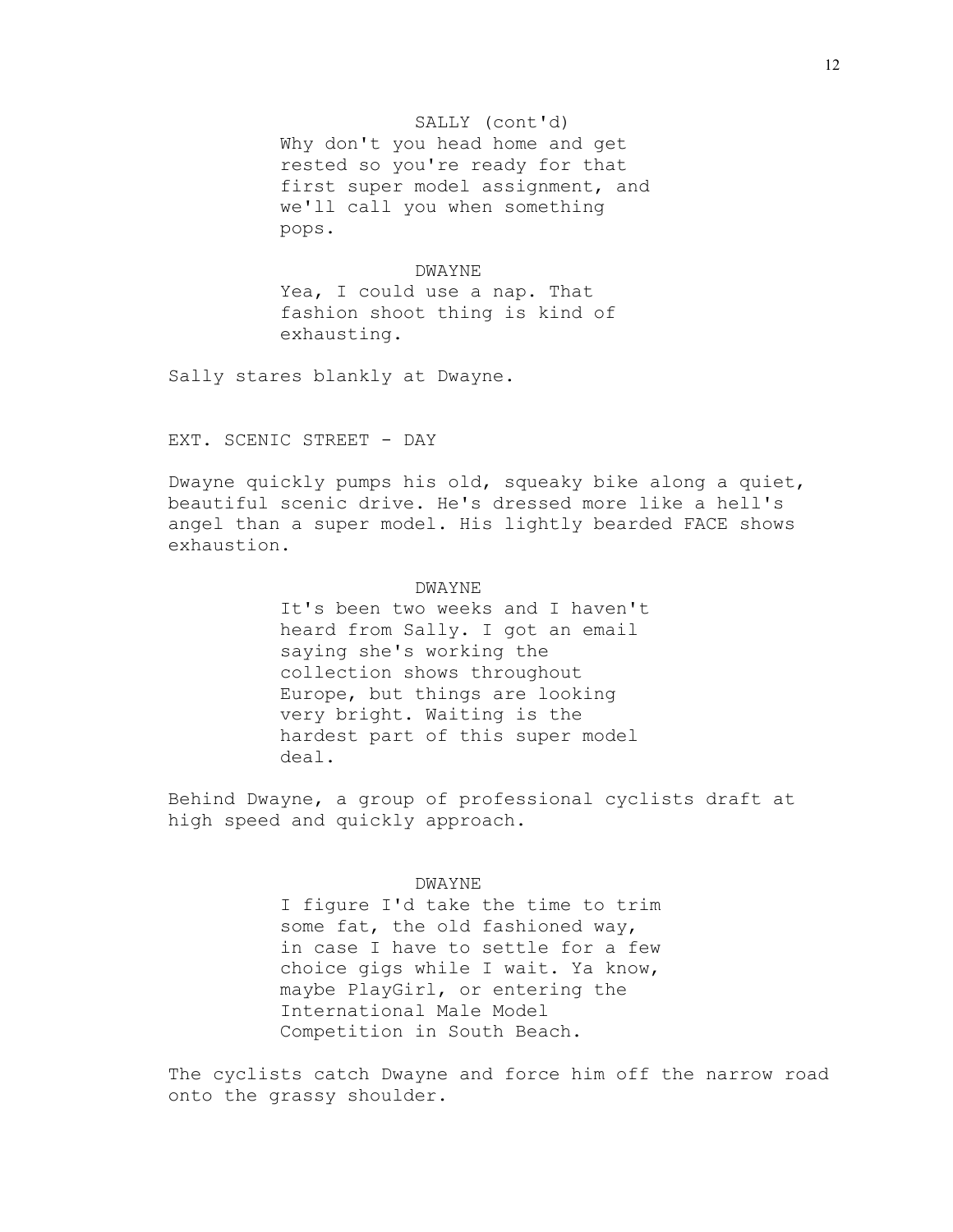Dwayne is caught by surprise and tries to maintain his composure as a long line of colorful cyclists whiz by with high tech bikes.

Dwayne's bike begins to wobble and topples to the ground. Dwayne jumps off the bike, avoids falling and breaks into a light jog, leaving his bike in shambles.

## DWAYNE

(shouting to cyclists) Training for the iron man. This is where the biking ends and the running starts.

Dwayne stops jogging and slows to a walk. He stops.

 DWAYNE (cont'd) (to self) All right. Time to hit the pool.

EXT. CAR - DAY

### DWAYNE

It pays to be patient. Sally finally called, and I'm on my way to my first photo shoot. Man, this could lead to the big one. (singing) Supermodel, Supermodel.

INT. PHOTO STUDIO - DAY

Dwayne sits on a stool. He seems excited and practices a few poses while waiting.

A PHOTOGRAPHER loads his camera and makes adjustments to lighting.

### PHOTOGRAPHER

OK...I'm sorry, what was your name again?

 DWAYNE Dwayne. Dwayne Hackney.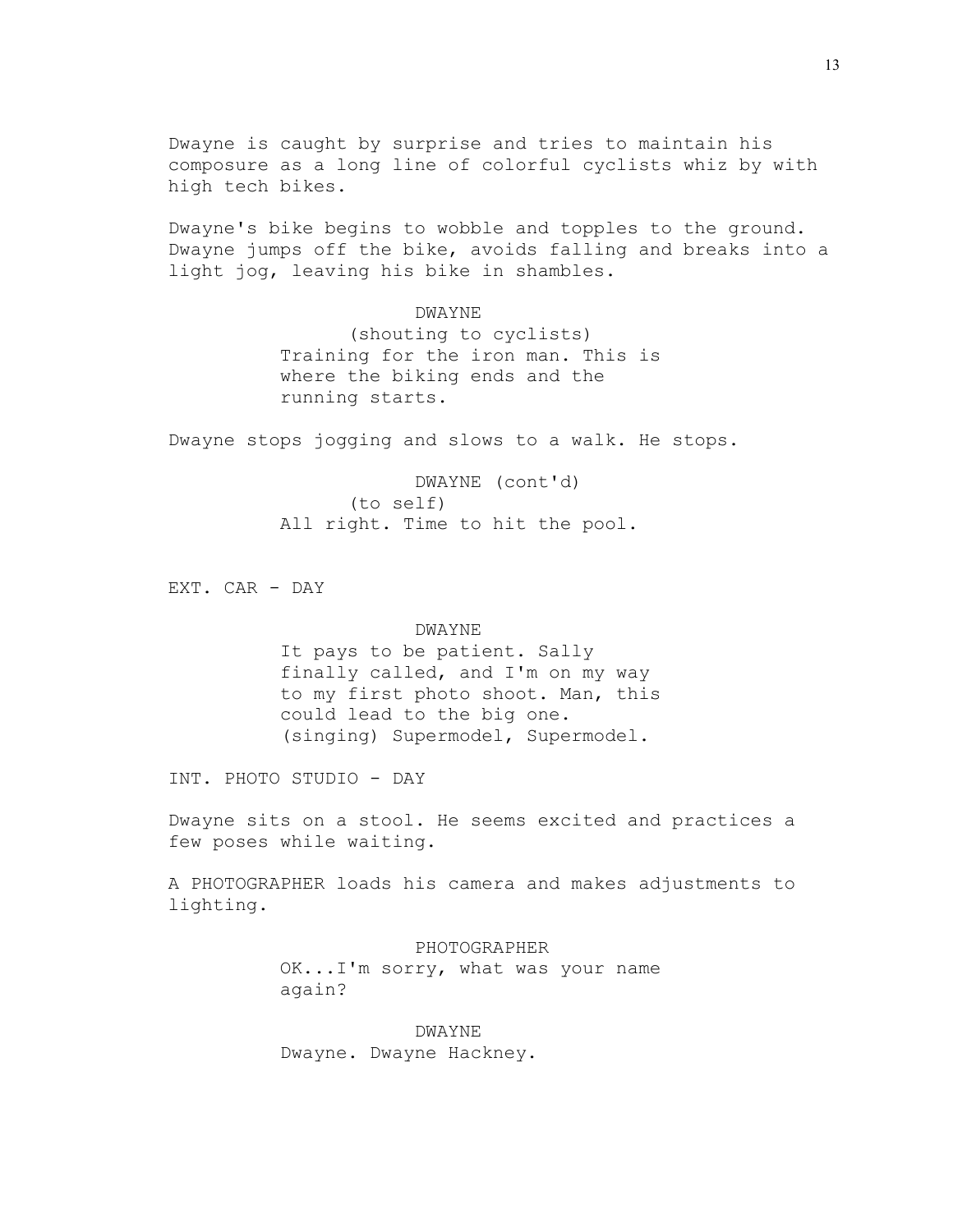## PHOTOGRAPHER

OK, Dwayne. Do me a favor and just drop your chin so the top of your head points directly towards the camera.

Dwayne is confused. DWAYNE But you won't be able to see my face.

> PHOTOGRAPHER Right. That's the idea.

Dwayne flashes a look of puzzlement.

 PHOTOGRAPHER (cont'd) Didn't your agent explain what this shoot is about?

DWAYNE

No. She just said it would be a great step in becoming a supermodel.

The photographer freezes and then explodes into laughter.

Dwayne's EYES peek towards the floor in embarrassment.

The photographer realizes Dwayne is serious, stops laughing and fumbles for words. The situation becomes awkward. Silence fills the air.

> PHOTOGRAPHER This is a before shot for a hair replacement ad.

## DWAYNE

Oh.

 PHOTOGRAPHER Do you want to continue?

DWAYNE

Sure.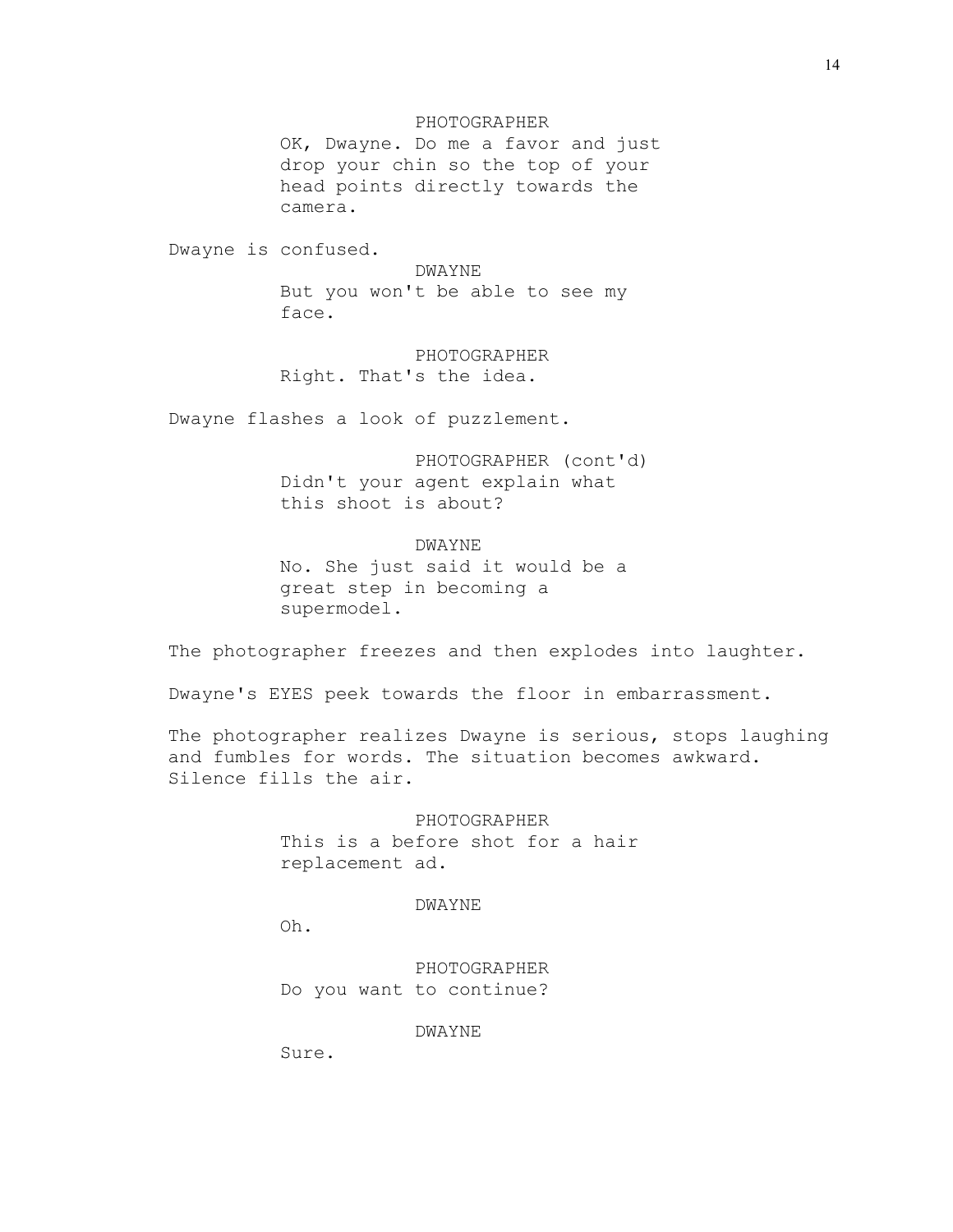Dwayne's rejected FACE disappears as he lowers his chin. His BALD CROWN points directly towards the camera.

INT. HOME OFFICE - DAY

The office is professional and neat. Dwayne sits at his desk, his heavily bearded face worn and dejected. He gazes at a headshot and comp card.

### DWAYNE

I'm beginning to wonder a little bit. I thought this was the one. It just felt right.

Dwayne's face goes blank. He reflects on his previously failed professions. He begins to question his self-worth.

Hanna peeks in to the room, her FACE sympathetic. She meanders towards Dwayne, slides behind his chair and stretches her arms over his shoulders and down the front of his chest, gently resting her chin on the top of his head.

### HANNA

This isn't the one?

Dwayne shrugs his shoulders, slightly shaking his head while holding back a tear.

She KISSES the top of his BALD HEAD. Dwayne smiles.

 DWAYNE You're always there for me.

Hanna's face goes expressionless. She shows the guilt. Her eyes begin to water.

She instantly fends off the tears and regains her composure.

> HANNA (hopeful) Maybe you'll still get a call.

Dwayne regains a slight sense of hope.